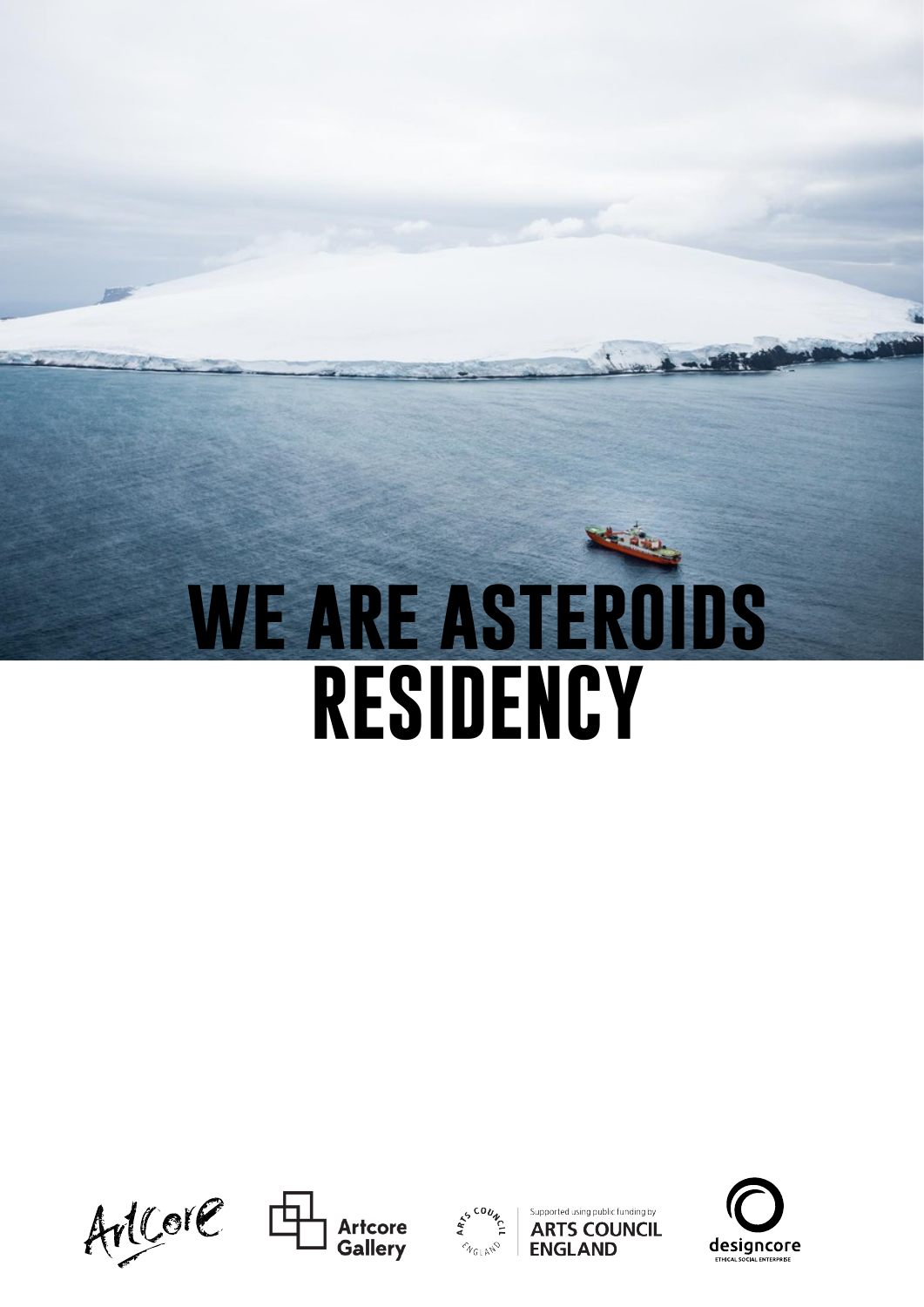# **1 . PRESENTATION**

Artcore is a visual arts charity working within communities locally, nationally and internationally. It endeavours to operate as a cultural hub; fuelling active engagement for a diverse range of communities in Derby, East Midlands and beyond. Artcore's long-term objective is to use arts and crafts as a vehicle to strengthen community cohesion, educate, raise awareness and provide a platform for development. Through its work it is committed to bringing change into the lives of people of all ages, abilities, cultural and ethnic backgrounds through creative activities. The focus is the provision of a contemporary, innovative and quality service through the four core areas: 'art in education and learning', 'art in modern culture', 'art in health and well-being', and 'art in the community'. Artcore supports participants as they develop their skills in a range of visual art mediums and techniques. As well as developing transferable skills such as time keeping, organisation, planning and communication. Artcore also provides a platform to implement the learning through volunteering and work experience opportunities in its different projects.

### **2 . OBJECTIVE**

Borrowing the name from eco-philosopher Timothy Morton who calls out the effect of humans on our planet, Artcore invites artists to apply to We are Asteroid. A two months residency for artists to provoke, bring attention to and develop future scenarios as an urgent response to climate change.

As scientists warn us of the consequences of our human impact on the environment, the arts help us visualise the costs of climate change and natural catastrophe, eliciting emotional responses that prompt action. By looking to the past, we can understand historical examples of conflict and climate and the unintended consequences brought about by attempts to mitigate the effects of global warming.

By drawing on the concepts that have emerged from environmentalism, this We are Asteroid residency asks artist to respond to:

#### -How climate change has been reflected in increasingly urgent artistic responses?

- How visual art might affect opinion on climate change?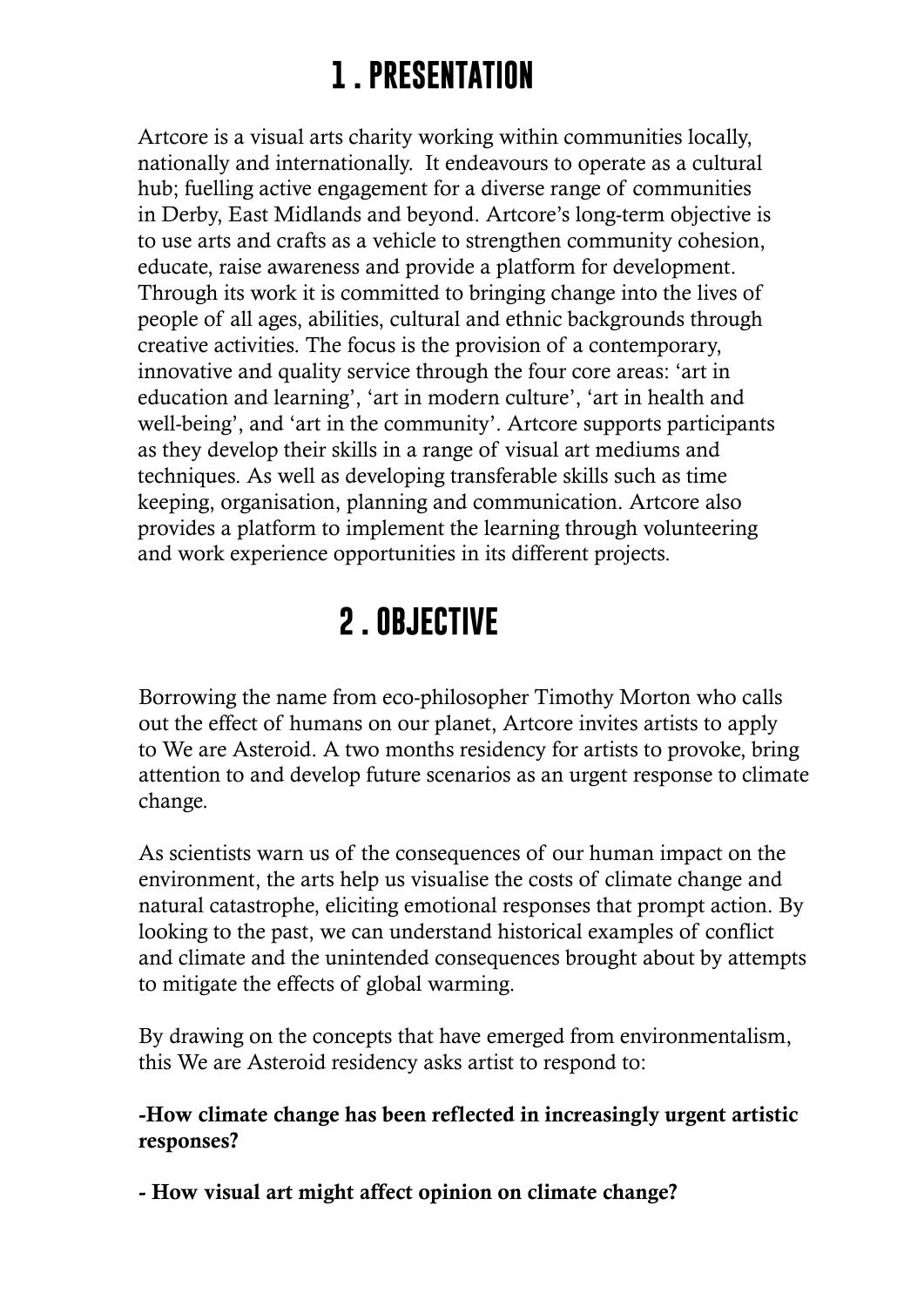#### - What artists do in order to translate global issues (including climate change) into artistic visions?

#### - What are the opportunities that climate change could bring our way? How can we be ready?

For two months Artcore will be an incubator of ideas for artists to challenge, inform and engage audiences through their works on the environment and what long term actions can create the conditions for change to happen.

We are Asteroids is part of a long-term residency programme throughout 2019-2020 that will give 8 selected artists the opportunity to access free studio space where they can create their artworks. Artists will work in pairs so that opportunity for discussion, interaction is available rather than working in isolation. Each artist will be given a bursary and a mentor to work with, will have access to our library and wi-fi network, and participate as observer/facilitator in any of our artbased community activities if they so wish.

At the end of the Residency programme, an exhibition of their works will be held at Artcore. Local and national advertising and marketing support will also be provided. E-catalogues will be produced to support the exhibitions. Artcore will offer encouragement and support to selected artists by facilitating an Artist's Blog for those artists interested in exploring this dynamic medium to take their art to the world.

Artcore is very well-situated, close to the City Centre, and easily accessible by public transport. During the course of the Residency, Artcore will hold Artists' Talks, interactions with curators and art professionalc and so on as an initiative towards a proactive environment for contemporary art in Derby.

# **3 . CANDIDATES/ PARTICIPANTS**

We welcome applicants working in any discipline and with a crossdisciplinary approach to their practice, to occupy Artcore studios. Specifically, Artcore is looking for :

- Artists with a commitment to developing their practice, and who seek dialogue and engagement with the local communities and the wider international contemporary arts and cultural sector. -Artists with an interest in how sharing space and collaborative working can inform the development of their work and how this residency will benefit their practice.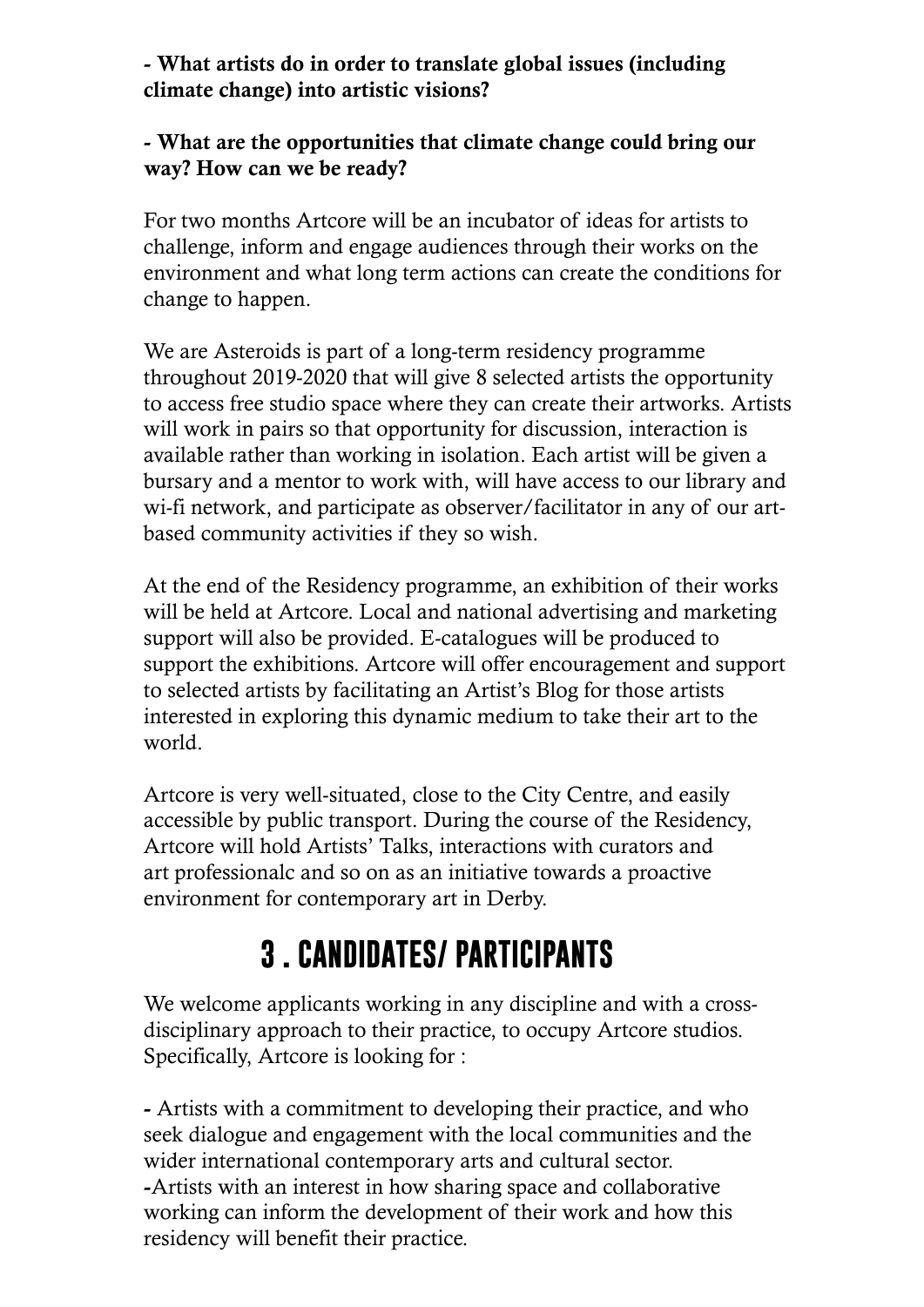-Artists interested in donating a selection of the artworks produced during the residency to be part of Artcore collection.

## **4 . COMMISSION AND SELECTION CRITERIA**

A selection panel will evaluate the project based on the followring criteria:

- Innovation and originality

- The quality and creativity of the project

- The coherence of the project and the coherence of the project within the career of the candidate

- The viability of the project and how suitable Artcore media and work spaces are for the proposed project

- The capacity to create a channels for artistic activity between different contexts and to search for reciprocity between local and non local public

- The capacity and enthusiasm to engage with local communties and Artcore audience

#### **5 . appropriations**

The residency will take place in Artcore.The programme includes the following benefits:

- Artists' bursary (£800) for exhibition ready work
- Exhibition of work at gallery/non gallery venues
- Artist blog
- • Artist talks
- A mentor to work with
- E Catalogue
- Opportunity to exhibit the work with other contemporary artists
- • Opportunity to deliver workshops/projects
- • Publicity and marketing support

#### **6 . residency timetable**

- Deadline Please send your submissions by midnight 01/04/2019
- Residency start date: 08/04/2019
- Residency end date: 03/06/2019
- • Exhibition date: 21/06/2019-05/07/2019